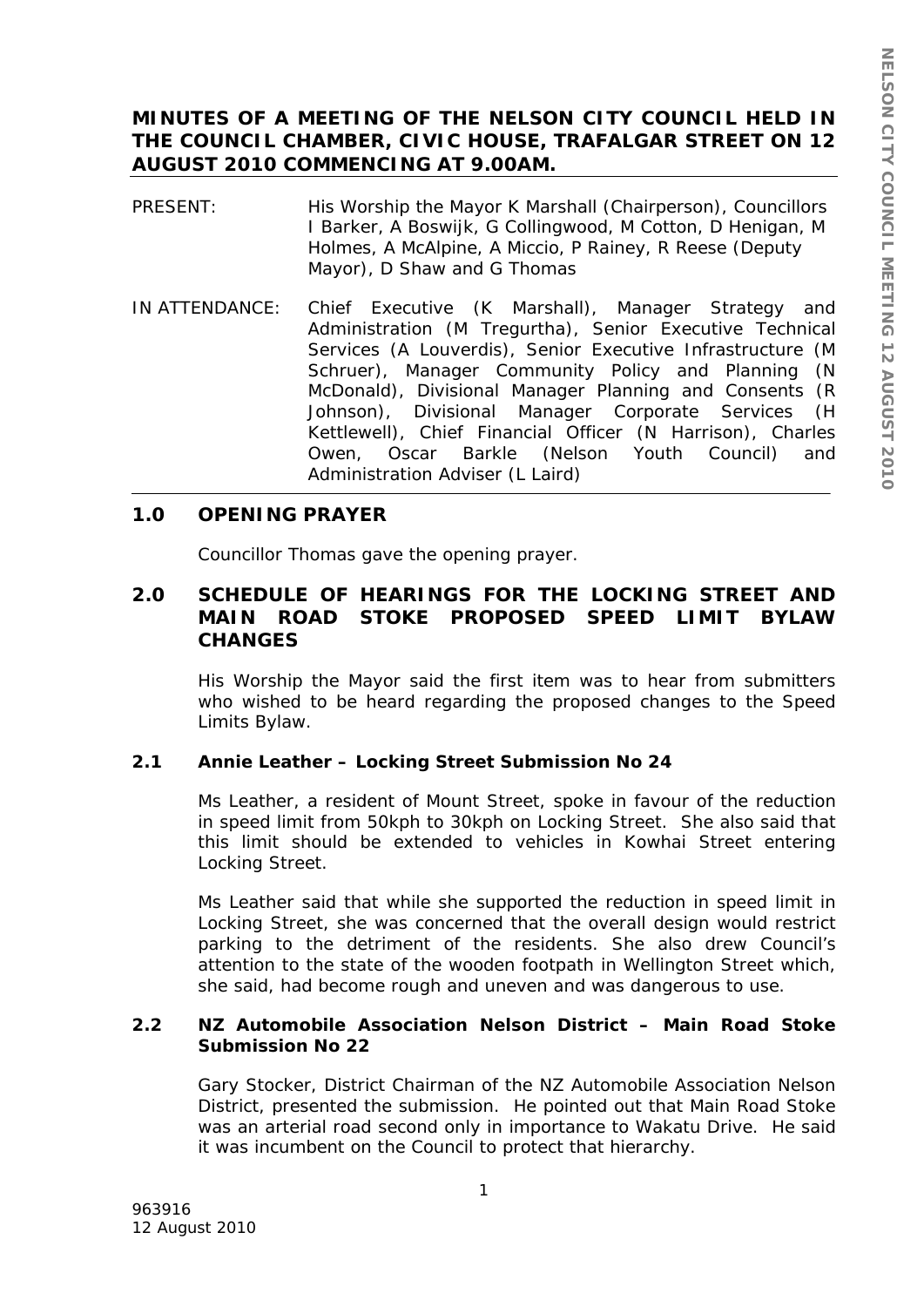Mr Stocker said that there were no safety issues with the part of the road from Standish Place to Saxton Road and the NZ Automobile Association did not support a reduction in the existing 80kph speed limit on this section of the road. He pointed out that motorists were travelling at safe speeds along this road and that it is used by 16,000 vehicles per day.

In answer to a question with regard to the portion of Main Road Stoke from Saxton Road to the Link Road roundabout, Mr Stocker said that the NZ Automobile Association did not support the reduction in speed in this stretch of the road. However it did support a reduction in speed to 50kph for the strip of road from the Salisbury/Champion Road roundabout through to the Stoke side of the Link Road roundabout.

He also said that there was a need for barriers on the ditch by the freezing works.

#### **2.3 Allan Kneale – Main Road Stoke Submission No 19**

Mr Kneale said he supported the proposed change in speed limit on Salisbury Road between Main Road Stoke and Champion Road but he did not support the proposed changes along Main Road Stoke between Standish Place and 100 metres southwest of Orphanage Creek. He said the road was an arterial road, has a wide stretch carriageway and does not warrant a speed limit as low as 50kph.

He said that pedestrian refuges should be installed along the road adjacent to the bus stops and he advocated that the road could be clearly marked to be a 'self explaining road' and this would be better than arbitrary reduction of the speed limit.

### **2.4 Mr Victor Gargiulo – Locking Street Submission No 5**

Mr Gargiulo spoke in support of his submission to lower the speed limit in Locking Street.

### **2.5 Mr Lynn Hannen and Mrs Anita Hannen – Locking Street Submission No 22**

Mrs Hannen, a resident of Locking Street for 42 years, spoke in support of reduction in the speed limit from 50kph to 30kph on Locking Street.

Mrs Hannen said she was very concerned about the berms proposed for the street saying that the road was too narrow to accommodate berms on both sides. There should either be no berms at all or berms only on the east side of Locking Street, she said. This would allow cyclists freedom to travel up and down the hill safely, she added.

She also said that the installation of speed humps would be sufficient on their own to control the speed of the traffic.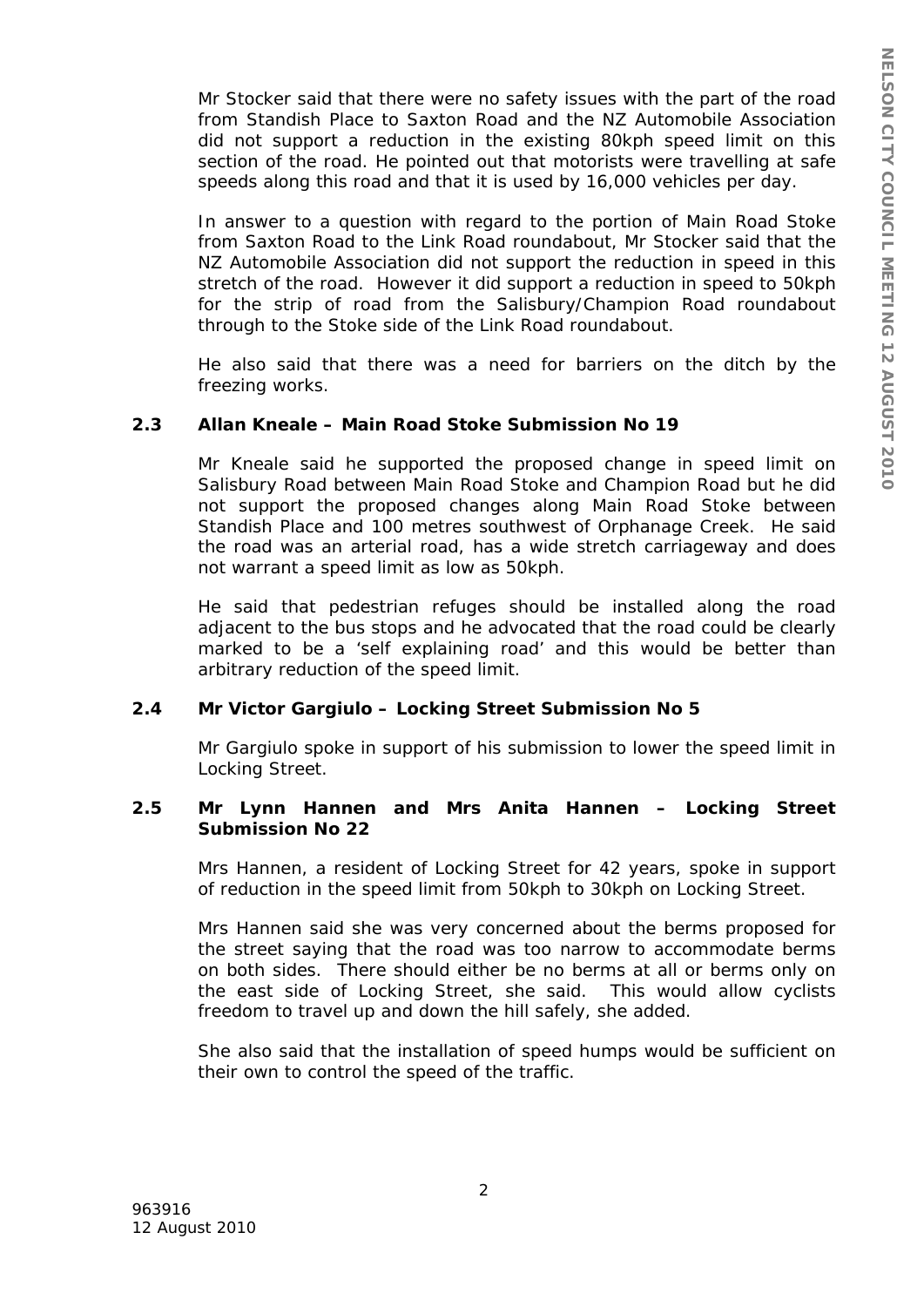## **2.6 Jim McNabb – Locking Street Submission No 18**

Mr McNabb spoke against reducing the speed limit in Locking Street from 50kph to 30kph. He maintained that consultation had not been properly addressed, particularly with regard to the design of the road. He maintained that the design would have a negative impact on residents' and their guests' parking on the road and he was very concerned about that.

## **3.0 CONFIRMATION OF MINUTES**

Resolved

*THAT the minutes of a meeting of the Nelson City Council, held on Thursday 29 July 2010, be confirmed as a true and correct record subject to the words:* 

- *'the Local Government Commission process' being substituted for 'an amalgamation' on page 2; and*
- *'recommendation' being substituted for 'motion' on page 4; and*
- *'an alternative' being added to the last paragraph on page 13 to read 'Councillor Miccio moved an alternative resolution'.*

Holmes/Barker Carried

### **4.0 MAYORS REPORT**

His Worship the Mayor noted that he had received a plaque from HMNZS Canterbury during its recent visit to Nelson.

#### **5.0 PUBLIC FORUM**

#### **5.1 Liam Hegarty**

Mr Hegarty addressed Council about the Brook Street housing development proposal. He said the area would be improved with a park. He acknowledged that usable and accessible land is in short supply for low cost housing however did not support the development going ahead on the proposed site.

### **5.2 Glenn Baker**

Mr Baker tabled information that showed what websites library computer users were browsing and noted that it was not educational programmes being accessed. Those that featured most regularly were social media sites including 'facebook', he said.

Mr Baker said the free provision of computers with Internet access at the libraries was impacting negatively on Internet cafes and other businesses that provide this service. He urged the Council to reconsider the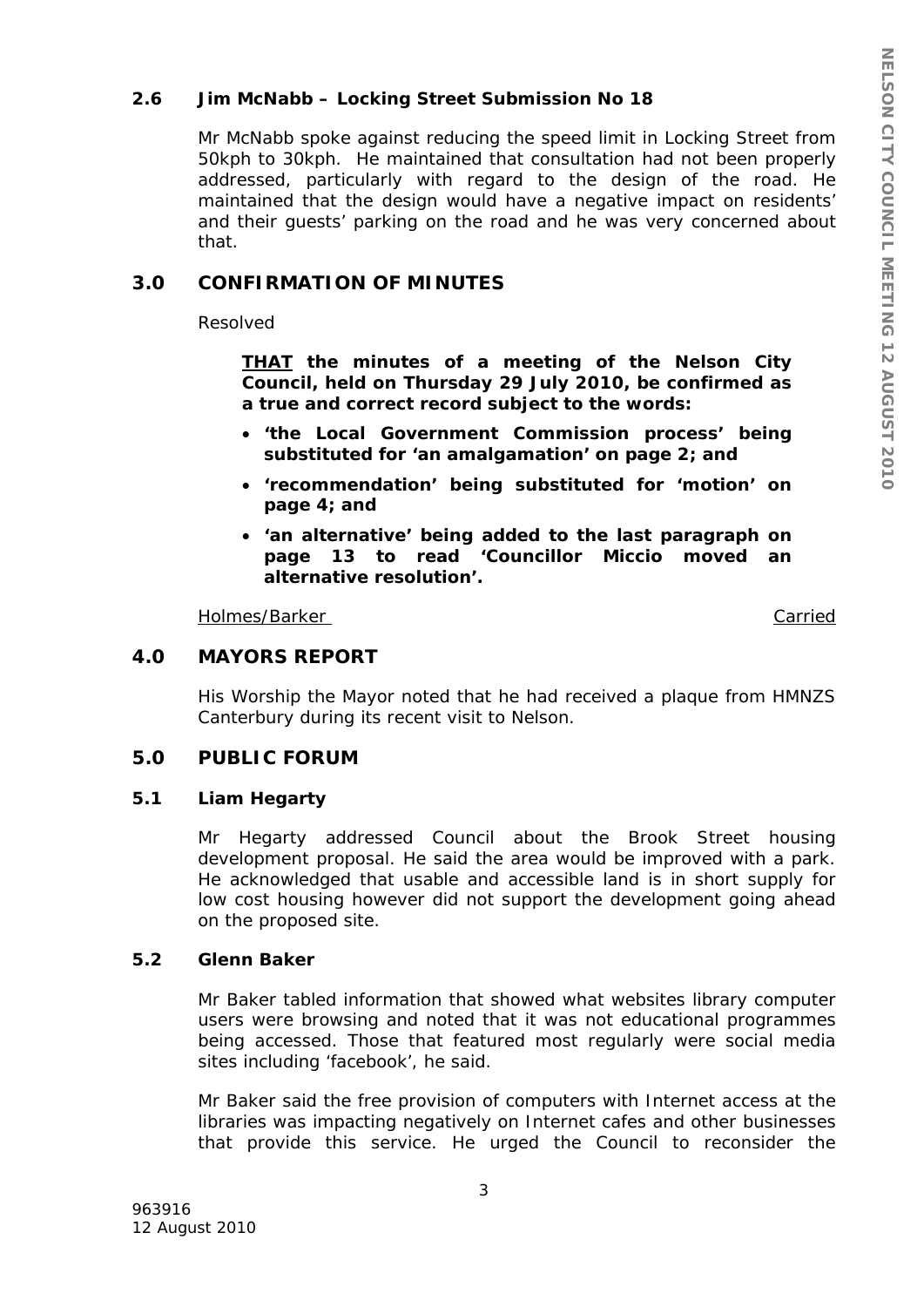partnership agreement with APNK and reconsider how the Council provided Internet to the community.

Attendance: the meeting adjourned for morning tea from 10.25 – 10.45am

### **6.0 CHIEF EXECUTIVES REPORT**

Document number 949331, agenda pages 16 – 64 refer

The Chief Executive presented the report and outlined the leading issues as provided in the report.

#### **6.1 Rugby World Cup 2011 Impact on Council Projects and Services**

The Manager Community Projects Andrew Petheram joined the meeting. Mr Petheram clarified that the skate park that was being deferred to provide sufficient staff for delivering the Rugby World Cup was to have been sited in Stoke.

Resolved

#### *THAT the following capital projects be deferred from the 2010/11 financial year to provide sufficient staff resources for delivering Rugby World Cup 2011:*

- *Rutherford Park development \$70,000*
- *Skate Park \$81,761*
- *Brougham Street upgrade including stormwater and sewer upgrade - \$511,500.*

#### Cotton/McAlpine Carried

Councillor Henigan requested her vote against the motion be recorded.

### **6.2 Proposal for school speed zone Main Road Stoke outside Stoke School**

In response to a question, the Chief Executive said Stoke School had been chosen for this initiative as the School had made a specific submission.

Resolved

*THAT should Council be successful in winning the HMI Technologies Ltd competition, Council will fund all associated costs of implementing local authority Bylaw requirements and the ongoing maintenance for the new installation at Stoke School.* 

Holmes/Reese Carried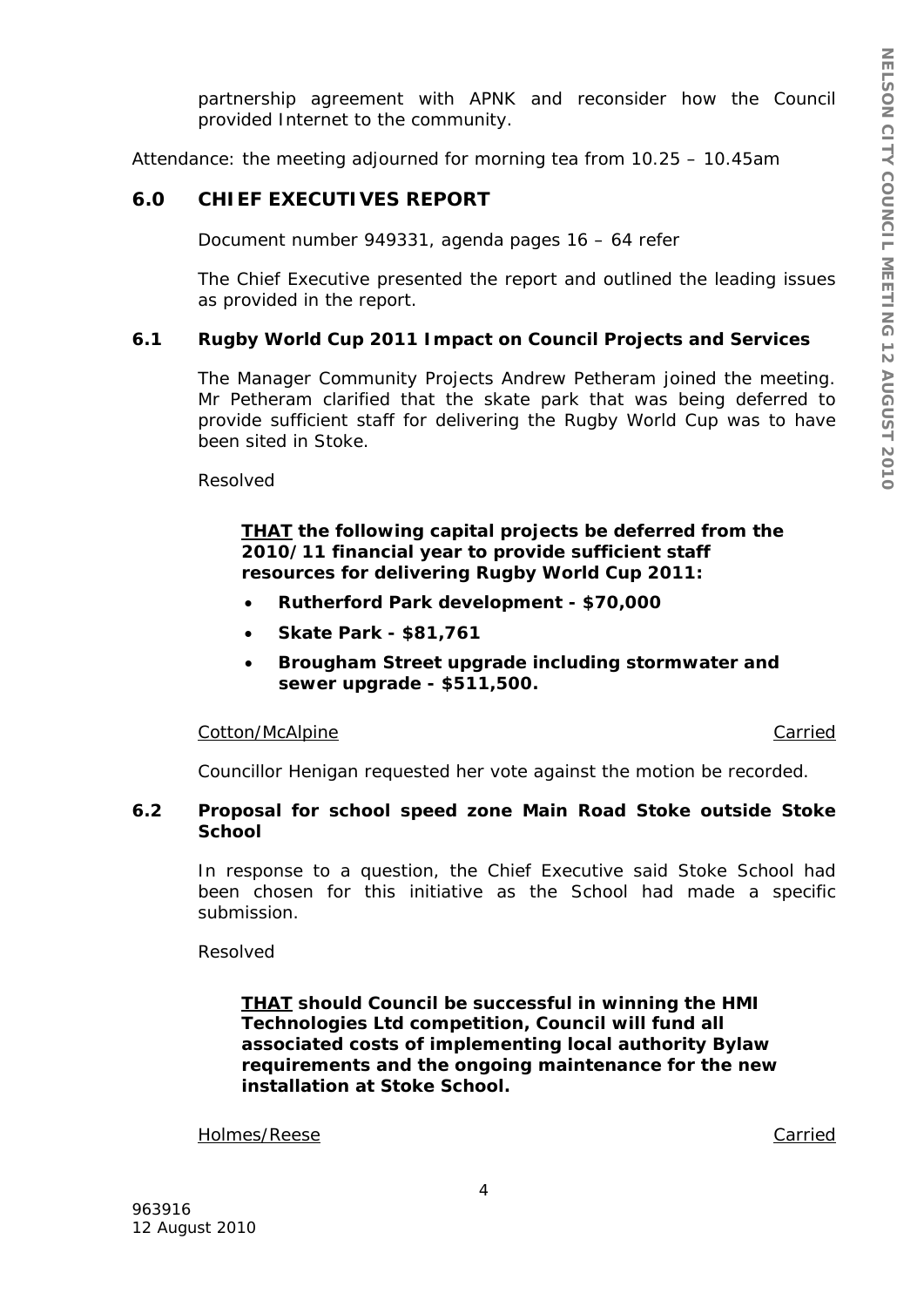## **6.3 Heart of Nelson Projects Progress Report**

The Chief Executive said the report provided an update on all the projects included in the Heart of Nelson Strategy. The project as a whole and its budget would be reviewed next year, he added.

### **6.3.1. Montgomery Square**

The concept plans for Montgomery Square were tabled and discussed. Senior Executive Technical Services Alec Louverdis said the original concept plans and pictures contained in the Heart of Nelson strategy were early drawings. He also highlighted that staff had engaged with stakeholders specifically the contracted market operator and other affected parties in respect of their land.

The Council questioned the impact on retailers in the square, market stallholders and the possible loss of car parking. In response to a specific question Council asked staff to report back via email on the impacts of the proposed changes to car parking as a result of the development of the Square.

There was agreement that this specific project should have been brought back to Council before it was released for public consultation.

## **6.3.2. Other Heart of Nelson Projects**

Council raised questions about the ongoing progress on the Maitai Walkway, Upper Trafalgar Street, Wayfinding and Landscape Improvements projects. The Chief Executive said that all projects were on track but also advised that due to the variations between concept plans and what was practicable there was an intention that all Heart of Nelson projects would be reviewed as part of the annual planning process by Council next year.

### **6.4 Revegetating the City Hill Backdrop and Valleys and Establishing Corridors**

Resolved

*THAT a plan for revegetating the city hill backdrop and valleys and establishing corridors be included in the proposed scope and process for preparing the Strategic City Development Plan and that the Biodiversity Forum be advised.* 

#### Shaw/Henigan Carried

### **6.5 Council Computing Booking System at Elma Turner Library**

Library Manager Ian Littleworth joined the meeting and spoke to this item.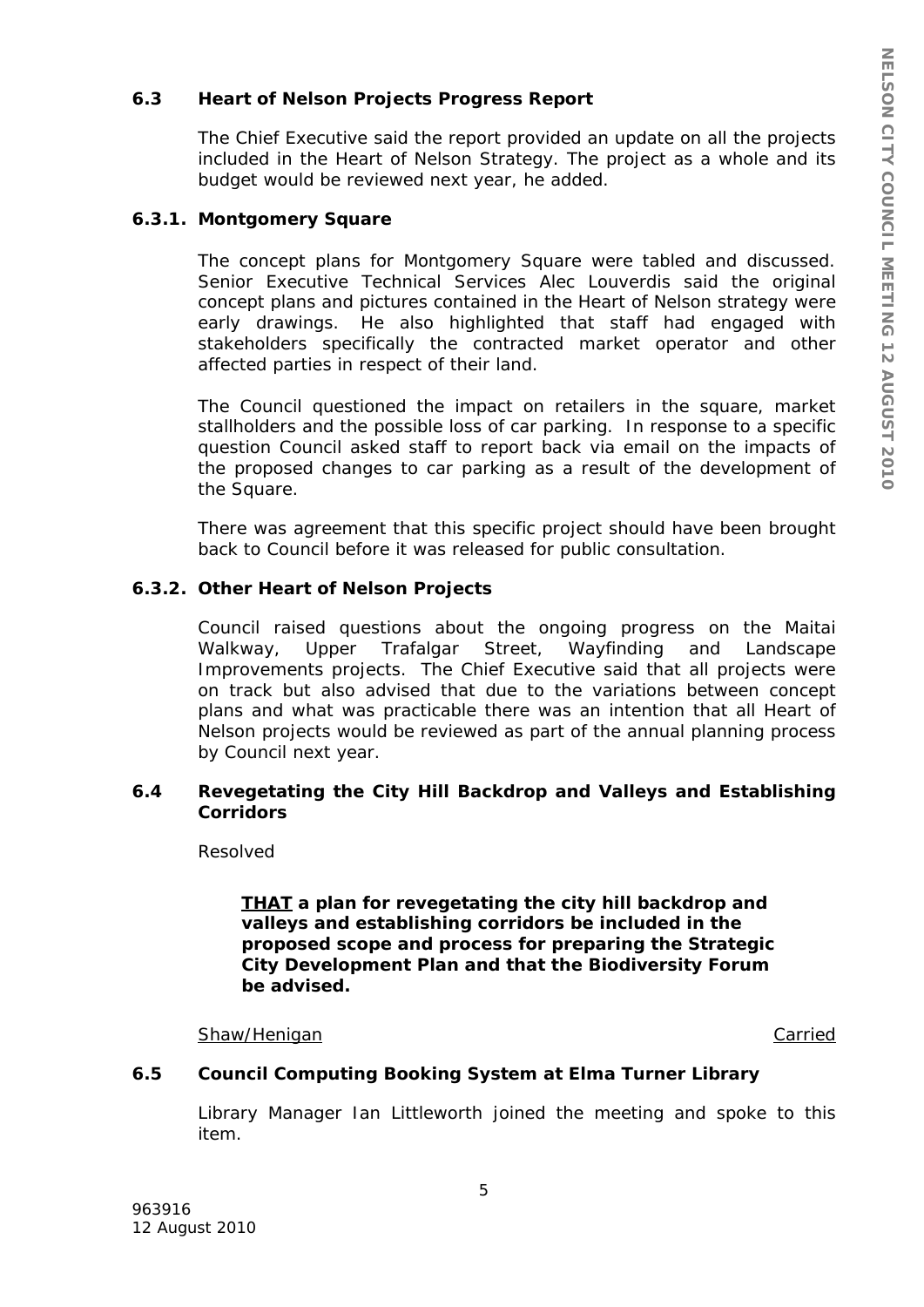Mr Littleworth said it was not only tourists that used the APNK systems but ratepayers as well and tabled information that illustrated this. He added that wireless access at the Tahunanui library is only available during the library opening hours.

Councillor Miccio said that he would support the staff recommendation provided if it was altered to state that the WiFi service be removed, Internet access in the library be limited to those possessing a library card and that Council pursue a change to the agreement with APNK that better suited the community's needs.

Mr Littleworth said the provision of the APNK system is a government initiative and the library acts as a facilitator of this. He added that the implications of removing the APNK service would be the removal of 63% of our PCs thereby reducing Internet access for residents and library users.

It was noted that this issue had been discussed during the annual plan process where the current policy pertaining to Internet provision had been endorsed.

The Chief Executive advised that he would be extending an invite to Penny Carnaby, Chief Executive of the National Library, to come and speak to Council about the APNK initiative.

Resolved

### *THAT the Envisionware software be purchased and funded from within the current Library capital budget;*

*AND THAT upgrading the specifications and software for the Council funded computers in 2010/11 be considered, at an annual cost of up to \$6,300 to be funded from the contingency fund.* 

Collingwood/Shaw Carried

#### **6.6 Nelson Tasman Tourism Uncalled Shares**

The Chief Executive said the recommendation will allow the Council to attain additional equity in Nelson Tasman Tourism through uncalled shares.

Resolved

*THAT the Nelson City Council agrees and concurs in the issue of fifty thousand (50,000) ordinary shares "new shares" on the terms and conditions in the attached "Entitled Persons' Concurrence for an Issue of Shares" document.*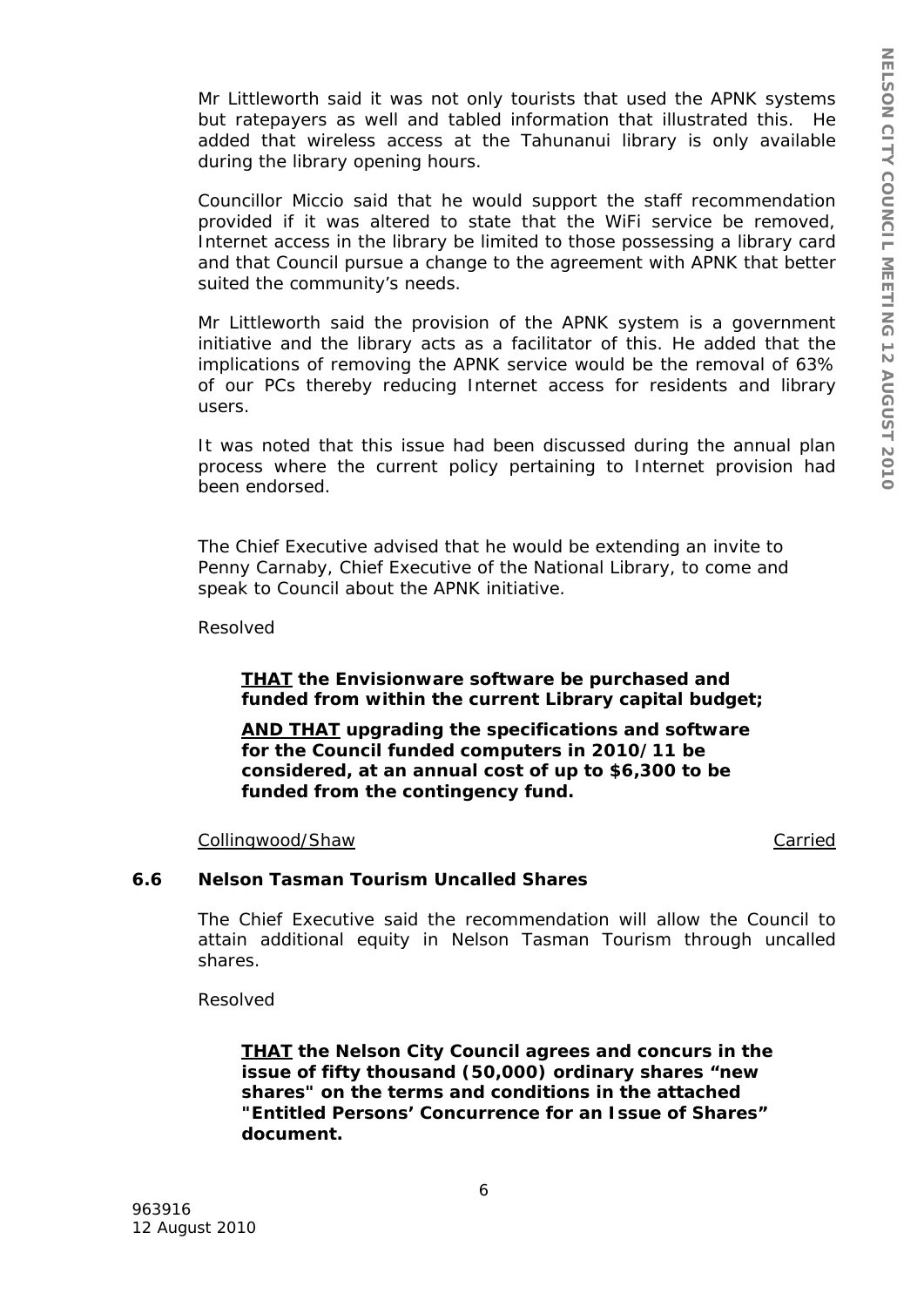Thomas/Miccio Carried

### **6.7 Food Bill**

Resolved

*THAT a Working Party comprising Councillors Reese and Miccio be established to review the Food Bill and, if considered necessary, to prepare and lodge a submission on behalf of the Council by 2 September 2010;* 

*AND THAT the Working Party reports any submission to Council for confirmation.* 

Collingwood/Boswijk Collingwood/Boswijk

#### **6.8 Founders Heritage Park Governance**

It was noted that, while there was a clear recommendation from the Founders Sub Committee for its own disbanding, the governance of the Founders Heritage Park by Council staff was an interim measure until an appropriate governance structure was agreed.

Resolved

*THAT the Founders Heritage Park Committee be disestablished, effective as at 9 October 2010;* 

*AND THAT a new governance structure be investigated once the outcome of the Arms Length Review is clear;* 

*AND THAT in the interim, governance of Founders Heritage Park be carried out directly by Council in the same way as any other Council Activity.* 

Holmes/Collingwood **Carried** Carried

#### **6.9 Financial Performance**

The Council enquired about the significant increase in the costs of Certificate of Acceptances associated with building consent fees. Chief Financial Officer Nikki Harrison said this was the most practical way of amending shortcomings that had resulted from the 2.5% GST increase.

It was agreed that the rationale for this significant increase be provided to the public.

Resolved

### *THAT the increase in fees and charges set out in Table 6.5 (949331), below, be approved due to the*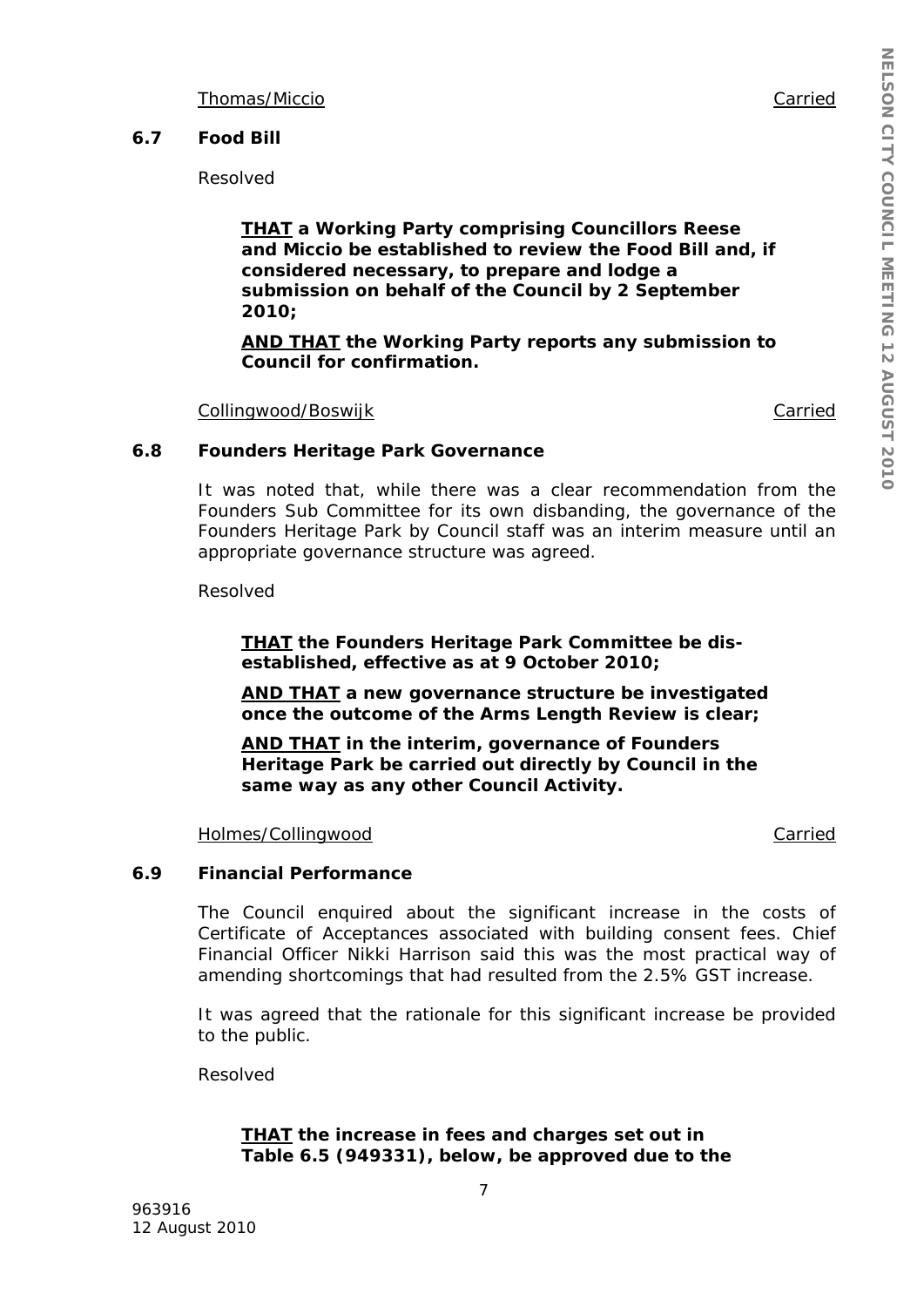## *change in the rate of GST, effective from 1 October 2010.*

| Fee / Charge                                                                                                                     | 1 July - 30 Sept<br>2010 (\$) incl<br>12.5% GST | 1 Oct - 30 Jun<br>2011 (\$) incl<br><b>15% GST</b> |
|----------------------------------------------------------------------------------------------------------------------------------|-------------------------------------------------|----------------------------------------------------|
| Trade waste charges:                                                                                                             |                                                 |                                                    |
| Conveying Charge<br>(litre/minute)                                                                                               | 473.06                                          | 483.58                                             |
| Treatment Charge (kg<br>BOD/day)                                                                                                 | 1,224.50                                        | 1,251.71                                           |
| Combined Charge (per m <sup>3</sup> )                                                                                            | 1.71                                            | 1.74                                               |
| Landfill, transfer station<br>charges:                                                                                           |                                                 |                                                    |
| Landfill charge per tonne                                                                                                        | 92.00                                           | 94.00                                              |
| General waste transfer station<br>(m <sup>3</sup> )                                                                              | 29.00                                           | 30.00                                              |
| Green waste per $m3$                                                                                                             | 20.00                                           | 20.00                                              |
| <b>Building consent fees:</b>                                                                                                    |                                                 |                                                    |
| Re-inspection fees                                                                                                               | 100.00                                          | 120.00                                             |
| Certificate of Acceptances<br>(COA)                                                                                              | 0.00                                            | 200.00                                             |
| Exempt building works<br>(schedule 1, Building Act 2004)<br>admin fee                                                            | 0.00                                            | 100.00                                             |
| <b>Resource consent fees:</b>                                                                                                    |                                                 |                                                    |
| Processing charges, staff time                                                                                                   | 128.00                                          | 131.00                                             |
| Processing charges, consultants                                                                                                  | 128.00                                          | 131.00                                             |
| Administration charges,<br>documents for execution                                                                               | 170.00                                          | 175.00                                             |
| Certificate, Overseas<br><b>Investment Act</b>                                                                                   | 375.00                                          | 385.00                                             |
| Confirmation of compliance<br>with NRMP/NZ Building Code<br>for NZQA                                                             | 375.00                                          | 385.00                                             |
| <b>Resource consent fees</b>                                                                                                     |                                                 |                                                    |
| continued:<br>Private right-of-way, review<br>against existing names and<br>advising all statutory agencies<br>where appropriate | 220.00                                          | 225.00                                             |
| Section 357 administration<br>charge                                                                                             | 250.00                                          | 255.00                                             |

## **Table 6.5: fees and charges requiring adjustment following GST increase**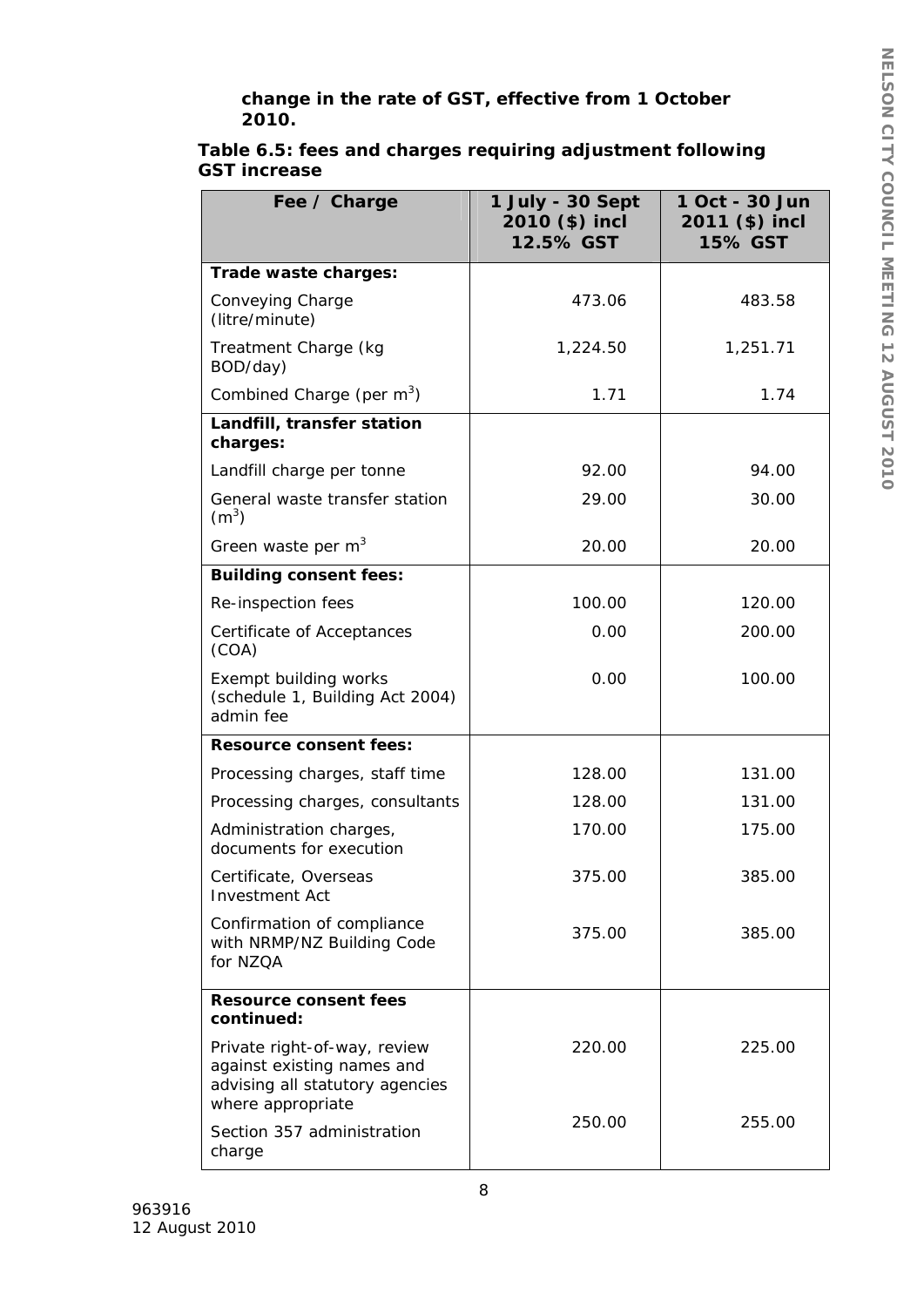| Removal of designation | 300.00 | 305.OC |
|------------------------|--------|--------|
|------------------------|--------|--------|

Holmes/Miccio Carried

Attendance: the meeting adjourned for lunch from 12.30 to 1pm.

## **6.10 Parking Bylaw Update**

Resolved

*THAT the following alterations to the Schedules of Bylaw No 207, Parking and Vehicle Control (2004) be approved:* 

### *Schedule 4: Special Parking Areas*

**(Document number 949331 Table 14.6): Proposed alterations to mobility car parks** 

| Location                                               | Number of<br>mobility<br>car parks | <b>Current</b><br>time<br>restriction | <b>Time</b><br>limit for<br>other<br>users | <b>Proposed</b><br>restriction |
|--------------------------------------------------------|------------------------------------|---------------------------------------|--------------------------------------------|--------------------------------|
| Elma Turner<br>Library                                 | 3                                  | No time<br>limit                      | P60                                        | P120                           |
| Trafalgar Street,<br>(Museum and<br>bank)              |                                    | No longer proposed to change          |                                            |                                |
| Montgomery                                             | 4                                  | 2XP10                                 |                                            | 2XP30                          |
| Square                                                 |                                    | (WINZ)                                | P180                                       | 2XP180                         |
|                                                        |                                    | 2XP180                                |                                            |                                |
| <b>Buxton Square</b>                                   | No longer proposed to change       |                                       |                                            |                                |
| <b>Bridge Street</b><br>(Queens<br>Gardens &<br>Suter) | 3                                  | No time<br>limit                      | P60                                        | 3xP120                         |
| Stoke Library                                          | 1                                  | No time<br>limit                      | <b>P30</b>                                 | P60                            |
| <b>Stoke Pharmacy</b>                                  |                                    |                                       |                                            |                                |
| <b>Stoke New World</b>                                 | No longer proposed to change       |                                       |                                            |                                |
| Main Road Stoke<br>(Stoke Cycles)                      | 1                                  | No time<br>limit                      | P180                                       | P180                           |

Collingwood/Miccio Carried

## **6.11 Supplementary Reports**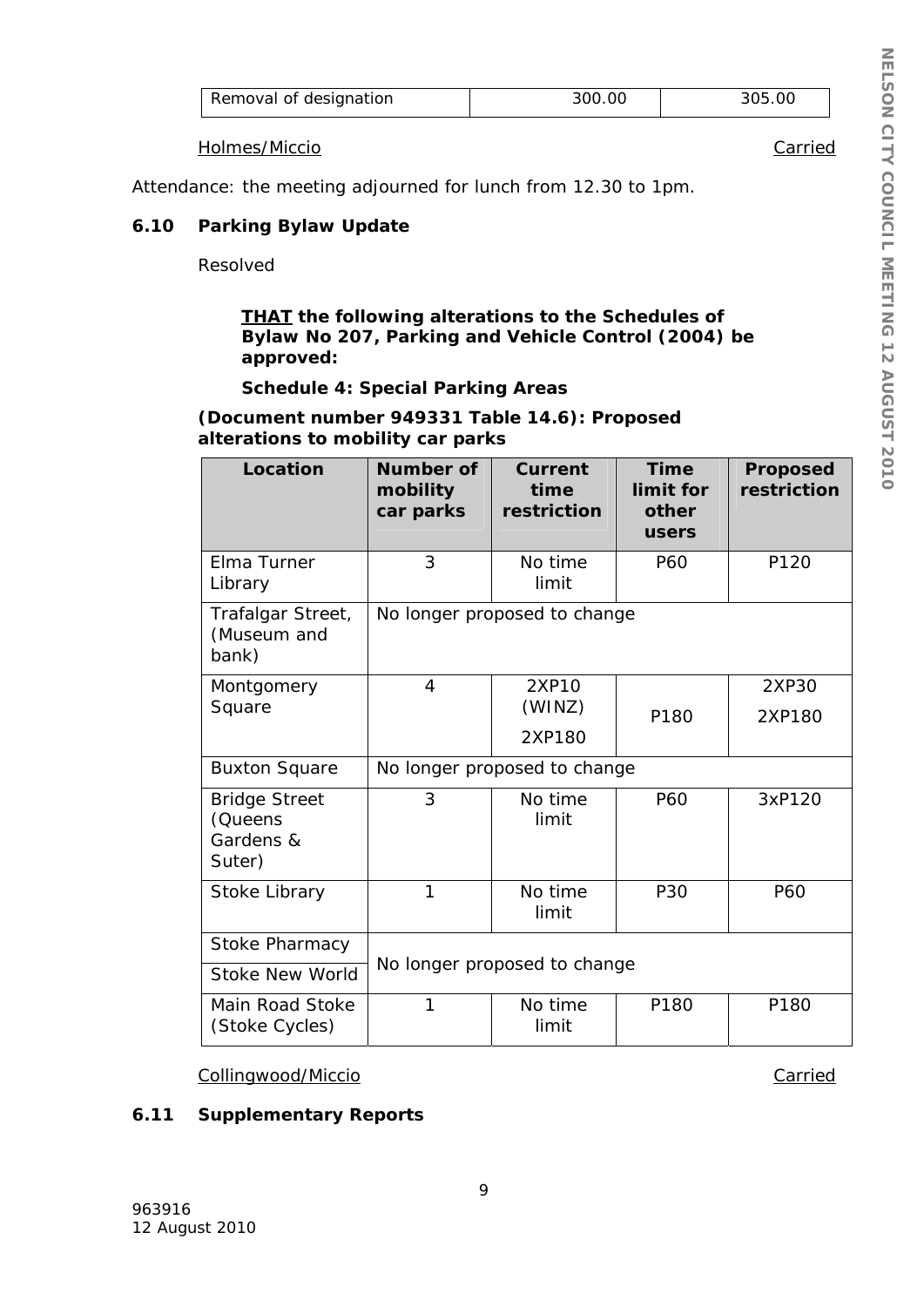In response to a request for an update, the Council was advised that nothing had changed with regard to item 12 of the status report.

Regarding item 30, the Council was informed that no reply had been received to the invitation to RNZ 2011.

Attendance: Councillor Shaw declared a conflict of interest with the third item in the Schedule of Documents Sealed, page 63 of the agenda refers.

Resolved

*THAT the status reports attached to this report (949331) be received;* 

*AND THAT the Schedule of Documents Sealed from 10 May to 9 July 2010 be received.* 

Rainey/McAlpine Carried

#### **7.0 REPORTS POLICY**

#### **7.1 Brook Street Housing Proposal – Update July 2010**

Document No. 942156

Manager Cultural, Social and Recreation Services Kath Inwood and Manager Community Policy and Planning Nicky McDonald joined the meeting and presented the additional information requested at the last Council meeting concerning the Brook Street housing proposal.

Ms McDonald confirmed that the sale and purchase agreement had been amended. She added that clarification about the esplanade reserve had been provided but a final decision would be made at the resource consent hearing. Ms McDonald explained the wider context of the proposal and the need for Council to build effective partnerships with central government and other organisations for the provision of affordable housing.

Resolved

*THAT the Council proceed with gifting 3200m2 of the former OK Corral site (the Land being legally described as Pt Sec 4 District of Brook Street and Maitai, and Pt Sec 1193 City of Nelson, both in Certificate of Title NL 2B/251; and Sec 45 District of Brook Street and Maitai, in Certificate of Title NL 5A/503) to the Nelson Tasman Housing Trust for the purposes of development as affordable housing;* 

*AND THAT the Sale and Purchase agreement as attached to report 942156 be approved.* 

Reese/Shaw Carried Carried Carried Carried Carried Carried Carried Carried Carried Carried Carried Carried Carried Carried Carried Carried Carried Carried Carried Carried Carried Carried Carried Carried Carried Carried Car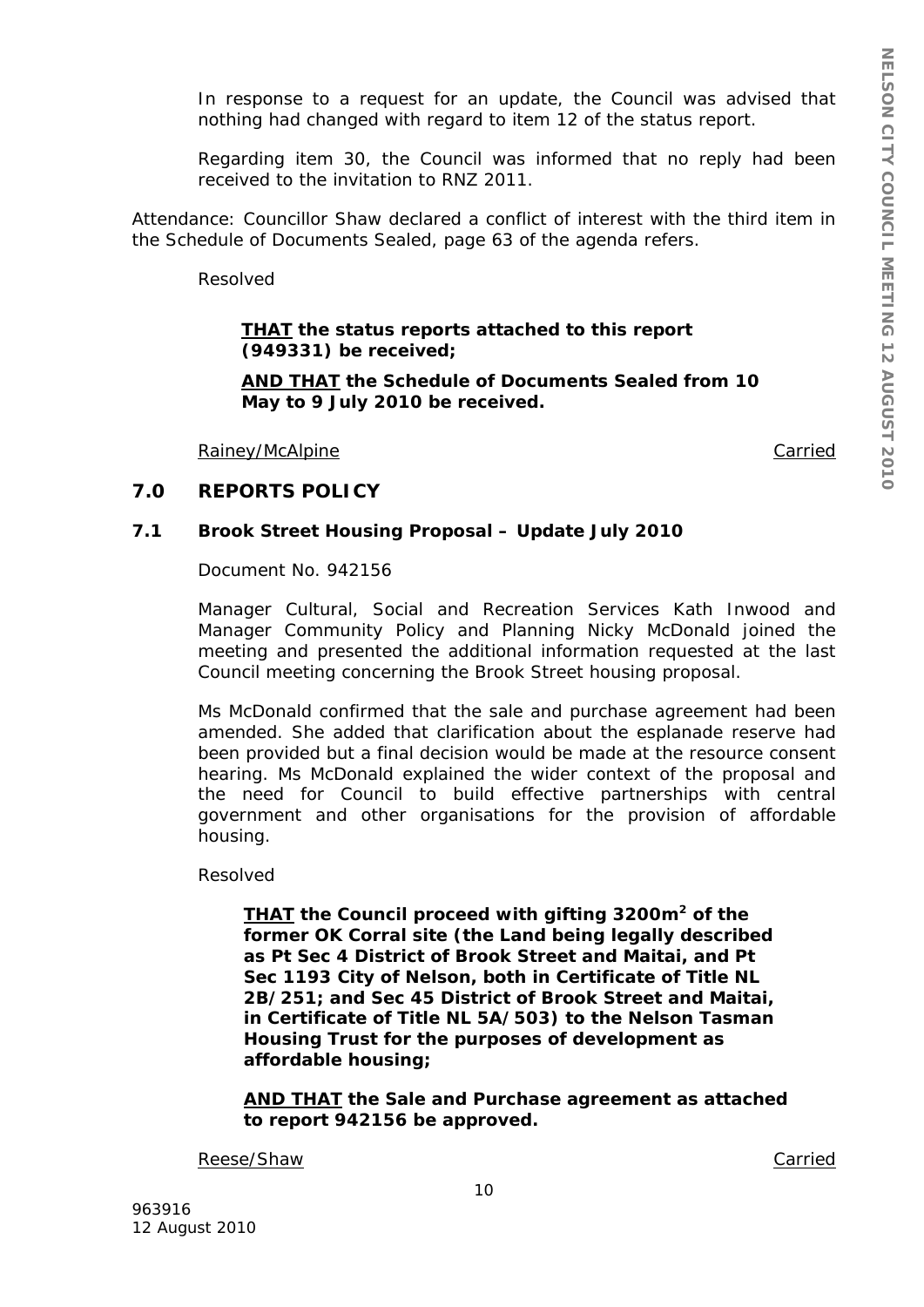Councillor Barker called for a division.

| <b>Councillor Barker</b>                                  | No         |
|-----------------------------------------------------------|------------|
| Councillor Boswijk                                        | <b>Yes</b> |
| Councillor Collingwood                                    | Yes        |
| <b>Councillor Cotton</b>                                  | No         |
| Councillor Henigan                                        | <b>Yes</b> |
| <b>Councillor Holmes</b>                                  | <b>Yes</b> |
| <b>Councillor McAlpine</b>                                | <b>Yes</b> |
| <b>Councillor Miccio</b>                                  | No         |
| <b>Councillor Rainey</b>                                  | <b>Yes</b> |
| <b>Councillor Reese</b>                                   | <b>Yes</b> |
| <b>Councillor Shaw</b>                                    | <b>Yes</b> |
| <b>Councillor Thomas</b>                                  | <b>Yes</b> |
| His Worship the Mayor                                     | <b>Yes</b> |
| The Chairperson declared the resolution carried, 10 to 3. |            |

# **7.2 Freedom Camping Season Review and Planning for 2010/11**

Document No. 950120, agenda pages 96-109 refer

Parks Operations Coordinator Lindsay Barber joined the meeting and presented the report. He said freedom camping had become an issue in Nelson and the paper presented four options to Council. He added that a brochure will be produced informing campers of the options and restrictions for freedom camping in the city. In response to a question, Mr Barber said Armourguard will be providing enforcement services and anyone breaching the guidelines will be asked to move on.

### Resolved

*THAT the Sovereign Street Car Park be designated for use by self and non-self contained camper vehicles for a maximum period of two nights;* 

*AND THAT Millers Acre car park be designated for use by fully self contained camper vehicles only for a maximum period of one night.* 

Collingwood/Shaw Carried Collingwood/Shaw Carried Carried Carried Carried Carried Carried Carried Carried Carried Carried Carried Carried Carried Carried Carried Carried Carried Carried Carried Carried Carried Carried Carr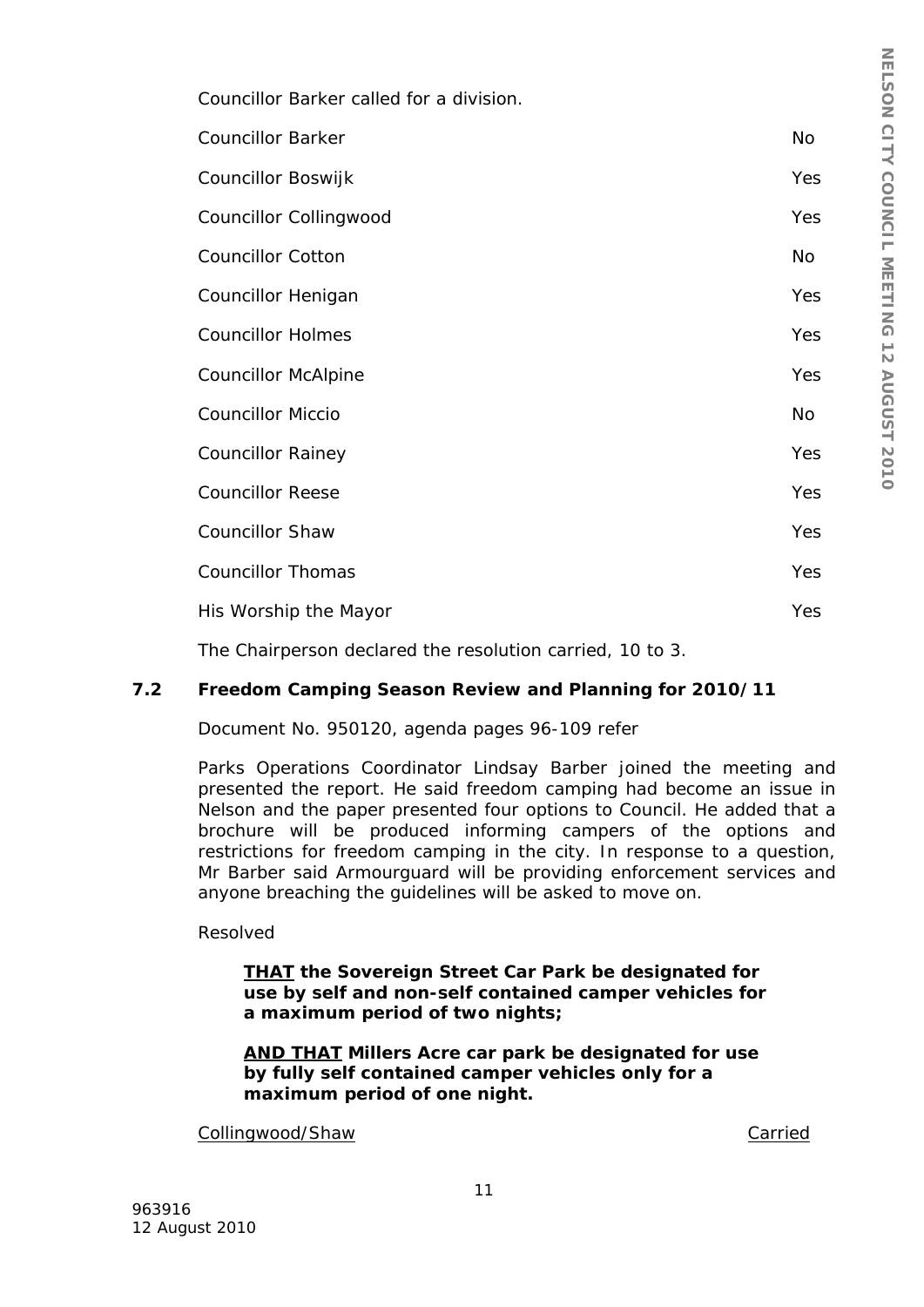Councillor Barker requested his vote against the first part of the motion be recorded.

## **7.3 Adoption of the Rutherford and Trafalgar Parks Reserves Management Plan**

Document No. 953996, agenda pages 110-155 refer

Community Policy and Planning Adviser Chris Ward joined the meeting and with Manager Community Policy and Planning Nicky McDonald presented the report. Councillor Rainey provided feedback from the hearings and Charles Owen spoke about the submission from the Nelson Youth Council.

Council discussed whether the Rutherford and Trafalgar Parks Reserves Management Plan (the Plan) would unduly limit commercial development along the fringes of the Parks including the Maitai River.

The Chief Executive confirmed that development at Rutherford Park was a possibility however future development at Trafalgar Park would be restricted to the Trafalgar Street and Hathaway Terrace boundaries. The Council decided that keeping the option open for commercial development on all fringes of Trafalgar Park was important and this needed to be explicitly provided for in the resolution.

It was noted that a development plan would be drafted for Rutherford and Trafalgar Parks after the Plan had been approved. This would be presented to Council at a later date.

The Council identified two minor typographical errors in the Plan and it was noted that staff would amend these.

Resolved

*THAT the Rutherford and Trafalgar Parks Reserves Management Plan be adopted subject to provision being made in the Plan to allow for the possibility of commercial development on the fringes of Trafalgar Park.* 

Boswijk/Henigan Carried

### **7.4 Amendments to the Speed Limits Bylaw**

Document No. 949586, agenda pages 156-219 refer

Resolved

*THAT Schedule E (50km/hr) of the Speed Limits Bylaw be amended to read, under the heading "length" for Main Road Stoke, "from Annesbrook Drive/Waimea Road intersection to 100m southwest of Orphanage Creek, and from Salisbury Road to 100m north of the Salisbury Road/Main Road Stoke intersection";*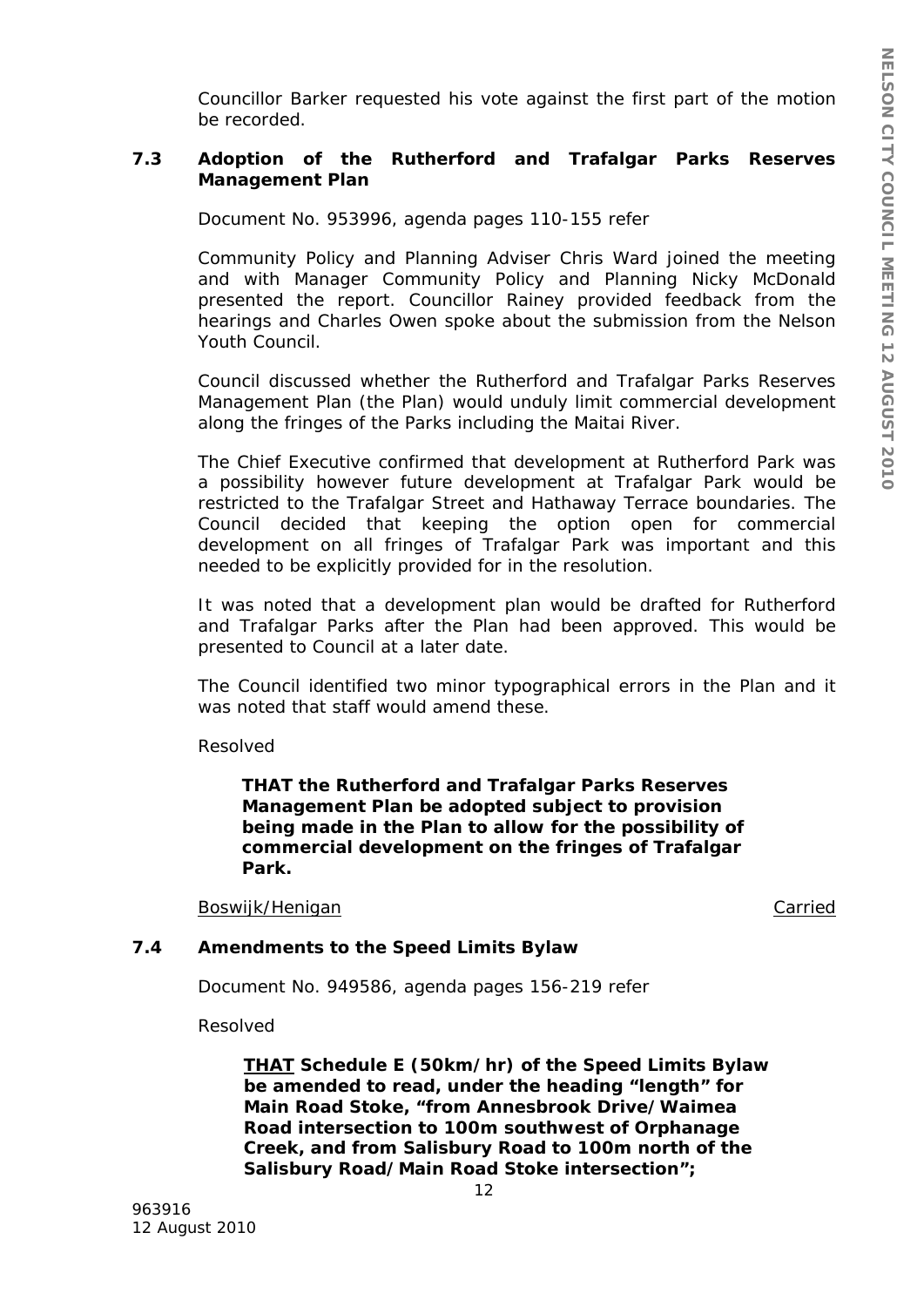*AND THAT the bylaw include the following addition to Schedule E (50km/hr) "Salisbury Road for the length between Champion Road and Main Road Stoke that is within Nelson City";* 

*AND THAT Schedule C (30km/hr) be amended to include Locking Street for the full length.* 

Boswijk/Holmes **Carried** Carried **Carried** Carried **Carried** 

## **7.5 Draft Navigation Safety Bylaws (218)**

It was agreed that the Hearings Panel did not need a Commissioner but someone who knew the rules on the ocean would be helpful.

Attendance: Councillor Collingwood left the meeting at 2.20pm and returned during the public excluded part of the meeting.

Resolved

*THAT a Hearings Panel comprising Councillors Rainey, Cotton and Boswijk be established to hear submissions and make recommendations to Council on changes to the draft Navigation Safety Bylaws (218).* 

Henigan/His Worship the Mayor Carried Carried

## **8.0 REPORTS FROM COMMITTEES**

**8.1 Recommendations from the Nelson City Council Tasman District Council Joint Shareholders Committee meeting – 30 July 2010** 

Resolved

*THAT the Nelson Tasman Tourism Ltd revised Statement of Intent for 2010/13 be approved for signing subject to Nelson City Council's contribution to the destination marketing project Nelson Tasman Tourism Ltd is undertaking in association with central government remaining at \$50,000, and subject to a similar resolution by Tasman District Council.* 

Thomas/McAlpine **Carried** Carried Carried Carried Carried Carried Carried Carried Carried Carried Carried Carried Carried Carried Carried Carried Carried Carried Carried Carried Carried Carried Carried Carried Carried Carr

Resolved

*THAT the Nelson Airport Ltd draft Statement of Intent for 2010/11 be approved for signing subject to a similar resolution by Tasman District Council.*

Thomas/Henigan Carried Carried Carried Carried Carried Carried Carried Carried Carried Carried Carried Carried Carried Carried Carried Carried Carried Carried Carried Carried Carried Carried Carried Carried Carried Carried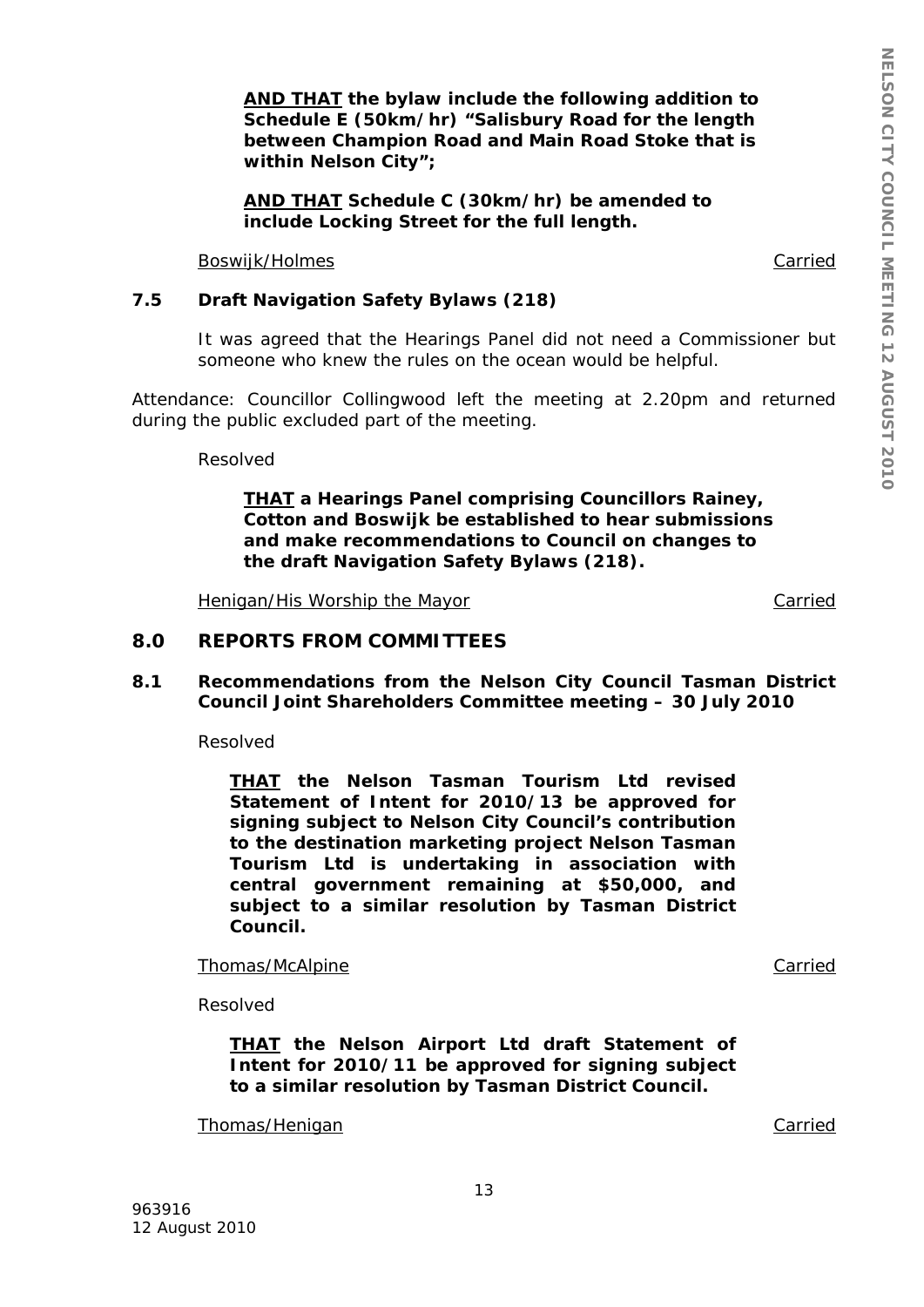Resolved

*THAT subject to receiving a formal resolution from the Board of Tasman Bays Heritage Trust, the draft Memorandum of Understanding as amended by clause 11 'Disputes' becoming clause 2 and rewritten and re-titled 'Good Faith', and the word 'email' being inserted after the words 'registered mail' in clause 12, be approved for signing subject to a similar resolution by Tasman District Council.* 

Thomas/McAlpine Carried

## **9.0 PUBLIC EXCLUDED MINUTES**

#### **9.1 Exclusion of the Public**

Resolved

*THAT the public be excluded from the following parts of the proceedings of this meeting in accordance with section 48(1)(a) of the Local Government Official Information and Meetings Act 1987 on the grounds that the public conduct of this part of the proceedings of the meeting would be likely to result in the disclosure of information for which good reason for withholding exists.* 

*i) Nelson City Council Public Excluded Minutes – 29 July 2010* 

*Reasons:* 

*To enable the Council to carry out negotiations or commercial activities without prejudice or disadvantage; or* 

*To protect information where the making available of the information would unreasonably prejudice the commercial position of the person who is the subject of the information; or* 

*To protect the privacy of natural persons.* 

### *ii) Chief Executives Report*

*Reasons:* 

*To enable the Council to carry out negotiations or commercial activities without prejudice or disadvantage; or* 

*To protect information where the making available of the information would unreasonably prejudice the commercial position of the person who is the subject of the information; or* 

*To protect the privacy of natural persons.*